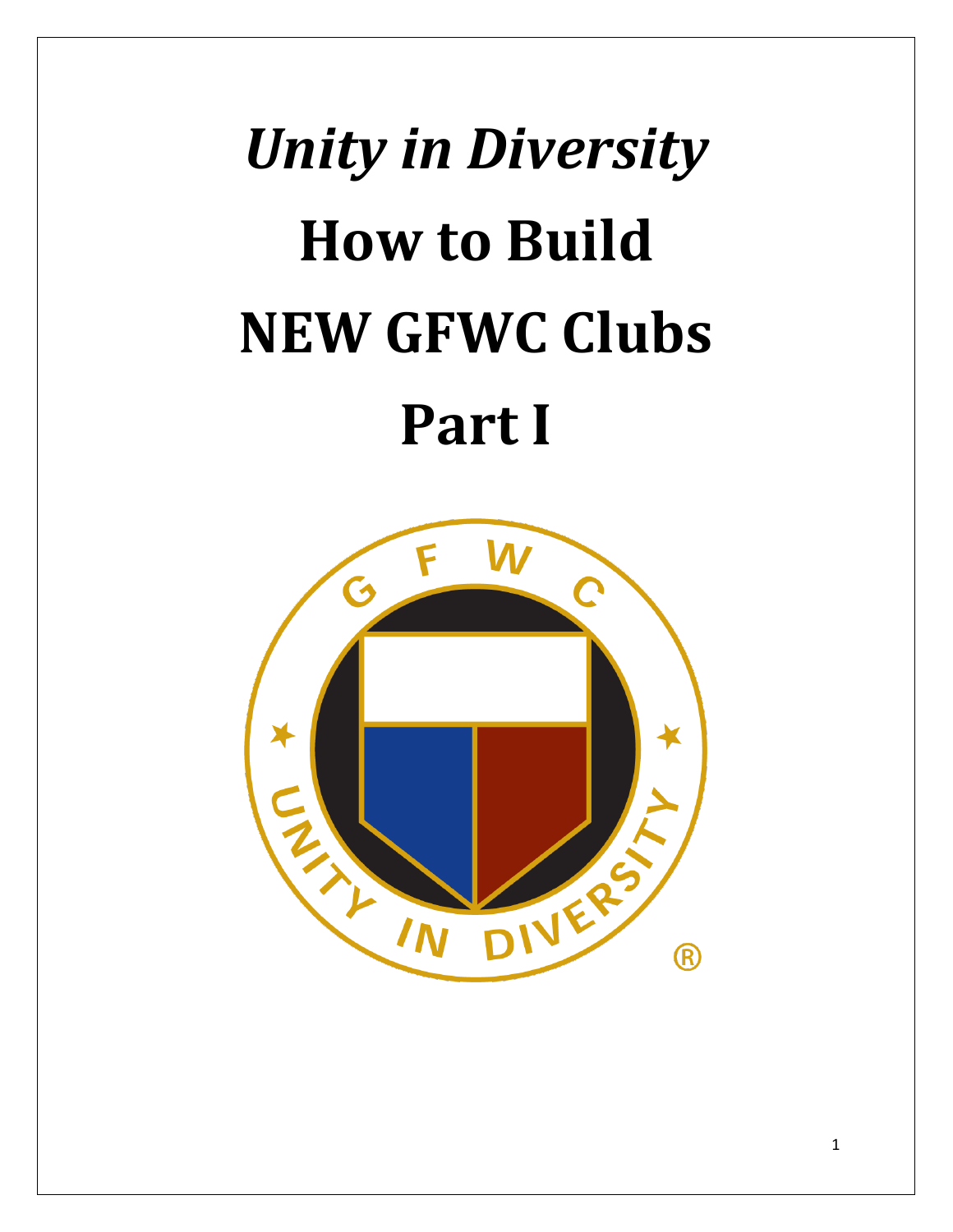#### **Table of Contents Part I:**

**Introduction**

**Making a Plan**

**Getting Organized**

**Responsibilities of the New Club Formation Team Members**

**Setting a Realistic, Attainable Goal**

**What Next?**

**THE PLAN**

**ORGANIZE** 

- **Let's Get Together**
- **Let's Call This Meeting to Order**
- **Things to Consider**

**Appendix A Appendix B Appendix C Appendix D**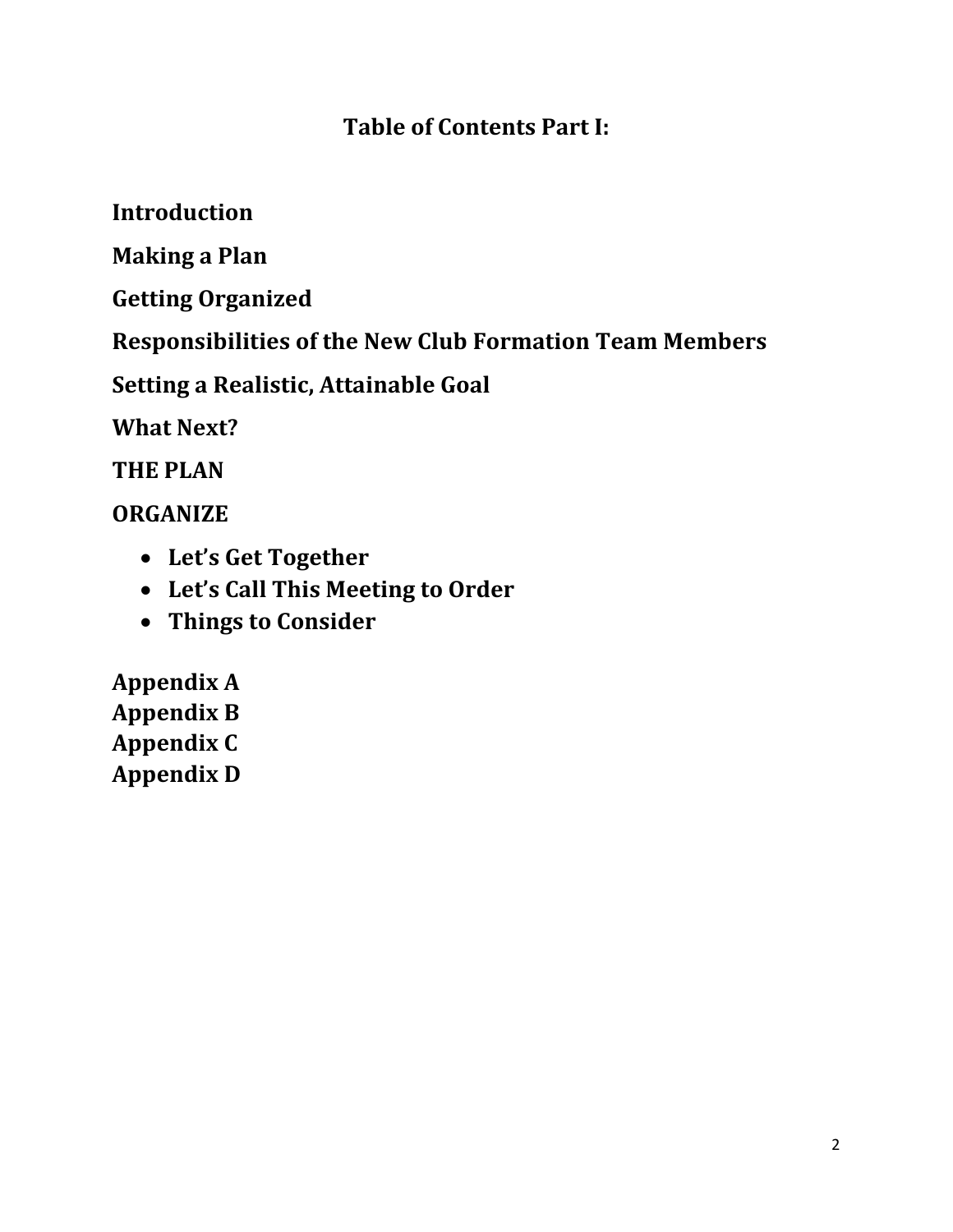## **Introduction**

GFWC clubs and clubwomen are the fabric that binds not only the Federation, but the communities in which they live and work. By *Living the Volunteer Spirit*, GFWC clubwomen transform lives each day, not simply with monetary donations, but with hands-on tangible projects that provide immediate impact. With a grassroots approach that often thinks locally but impacts globally, GFWC, its clubs and members remain committed to serving as a force for global good, as it has done since its formation 128 years ago.

With over 80,000 members in affiliated clubs in every state, the District of Columbia, and more than a dozen countries, GFWC members work in their own communities to support the arts, preserve natural resources, advance education, promote healthy lifestyles, encourage civic involvement, and work toward world peace and understanding.

GFWC has earned a reputation as a powerful force in the fight against [domestic violence.](http://www.gfwc.org/support-gfwc/gfwc-signature-project-fund/) GFWC was recognized on the floor of the United States Senate as "a gem among our midst" by then-Senator Joseph Biden (Del.) for our work in bringing hope to victims and survivors of domestic violence and abuse, and our early support for the Violence Against Women Act.

Introducing women to the personal rewards of membership and extending to communities the benefits of GFWC programs by establishing new GFWC clubs will guarantee that GFWC not only survives but also thrives. The future of GFWC is now and fulfilling the promise made in our mission statement – "**The General Federation of Women's Clubs is an international women's organization dedicated to community improvement by enhancing the lives of others through volunteer service" is the shared responsibility of ALL GFWC members.**

There is the opportunity to form new clubs around our country each day. It just takes planning and organization to go out and share this wonderful opportunity to be a part of the greatest women's volunteer organization in the world. Everyone should step up and be proactive in reaching out to potential members and offering them the privilege to become a GFWC clubwoman.

Let's get started!

1. **Make a Plan** -- Planning is vital to the success of starting a new club. Planning takes time and should involve club leaders and members. When starting a new club,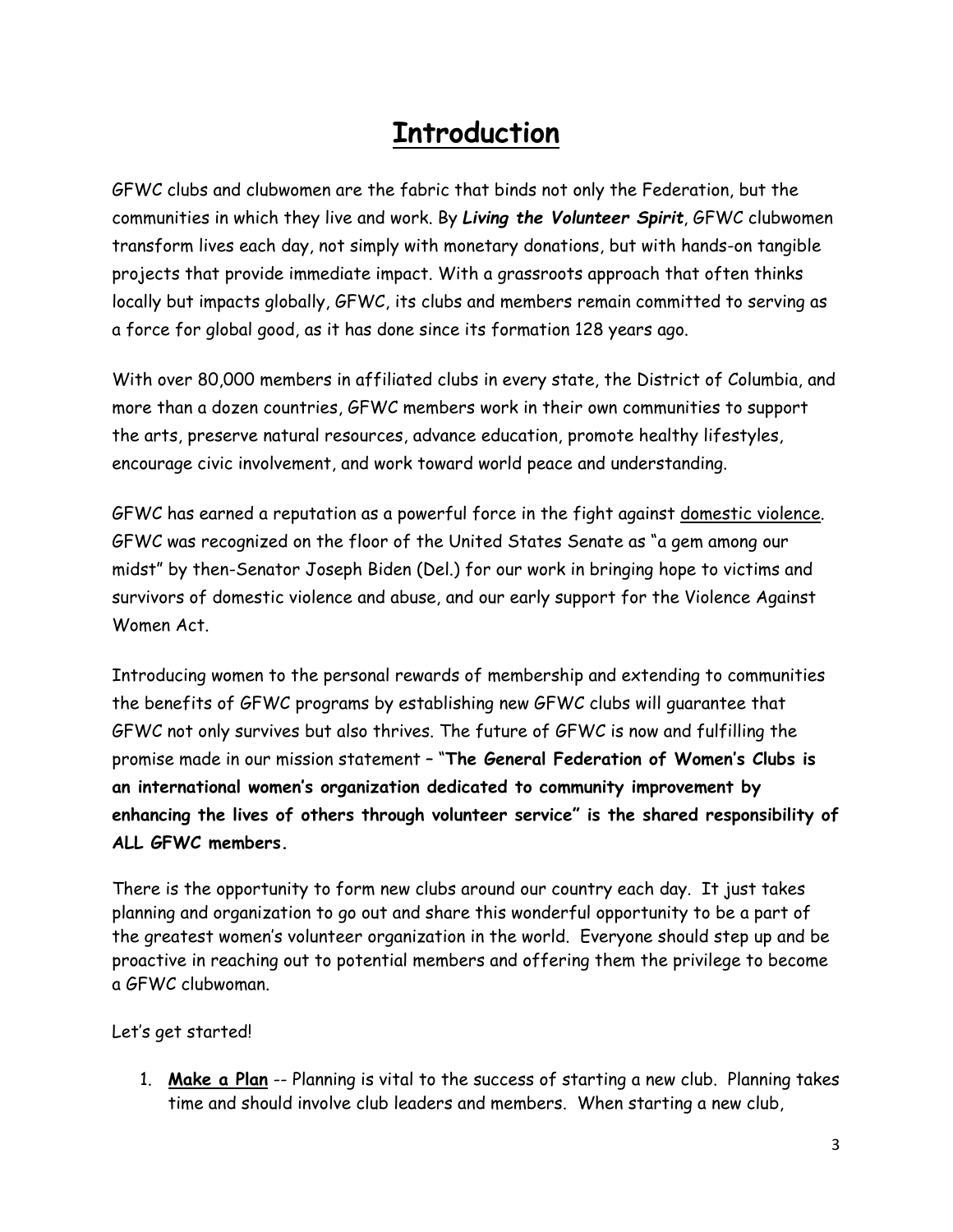knowledge about all things GFWC is important but passion for what GFWC can do in a community is even more so. There are three types of clubs to consider:

- i. **Active Clubs**: Woman's Club, Junior Woman's Club, Juniorette Club, National Club, International Club
- ii. **Associate Clubs**: National Organizations, International Affiliates
- iii. **Special Interest Clubs**: Collegiate Clubs, Cyber Clubs, Single Issue Clubs, Workplace Clubs, Retirement Community Clubs
- 2. **Get Organized** Organization focused on the actual task of gathering women together to organize a new club will be valuable for individuals and/or a New Club Formation Team. Members, clubs, districts, or states can use the techniques and principles offered here.
- 3. **Set a Realistic and Attainable Goal** Set a realistic, achievable goal and once that goal is met, set another one. Always keep reaching to do better, to be better and to be the best all women's volunteer organization!
- 4. **Use Available GFWC Resources** When focusing on starting a new club remember that resources that are just a phone call or email away. Reach out to GFWC officers at all levels – club, district, state, region, or national. They are all ready and willing to help! Remember, women can go to many places to volunteer their time so make GFWC their top pick. Starting new clubs is critical to the success and future of GFWC and the responsibility of all GFWC Clubwomen.

## **Making a Plan**

A successful campaign to form a new GFWC club starts with a focused plan developed by leadership at each level (club, district and/or state). Officers at all levels of Federation need to promote the idea of forming new clubs at every opportunity. Electronic Newsletters or E-Blasts are a great way to get information out to the entire membership. District and state level meetings/conventions are the place to go to gather information on starting a new club.

When officers visit or speak at local/district/state meetings, they should always emphasize that the need to establish new clubs is a priority in GFWC. Members attending may know of potential members in a community without a club; names can be collected; and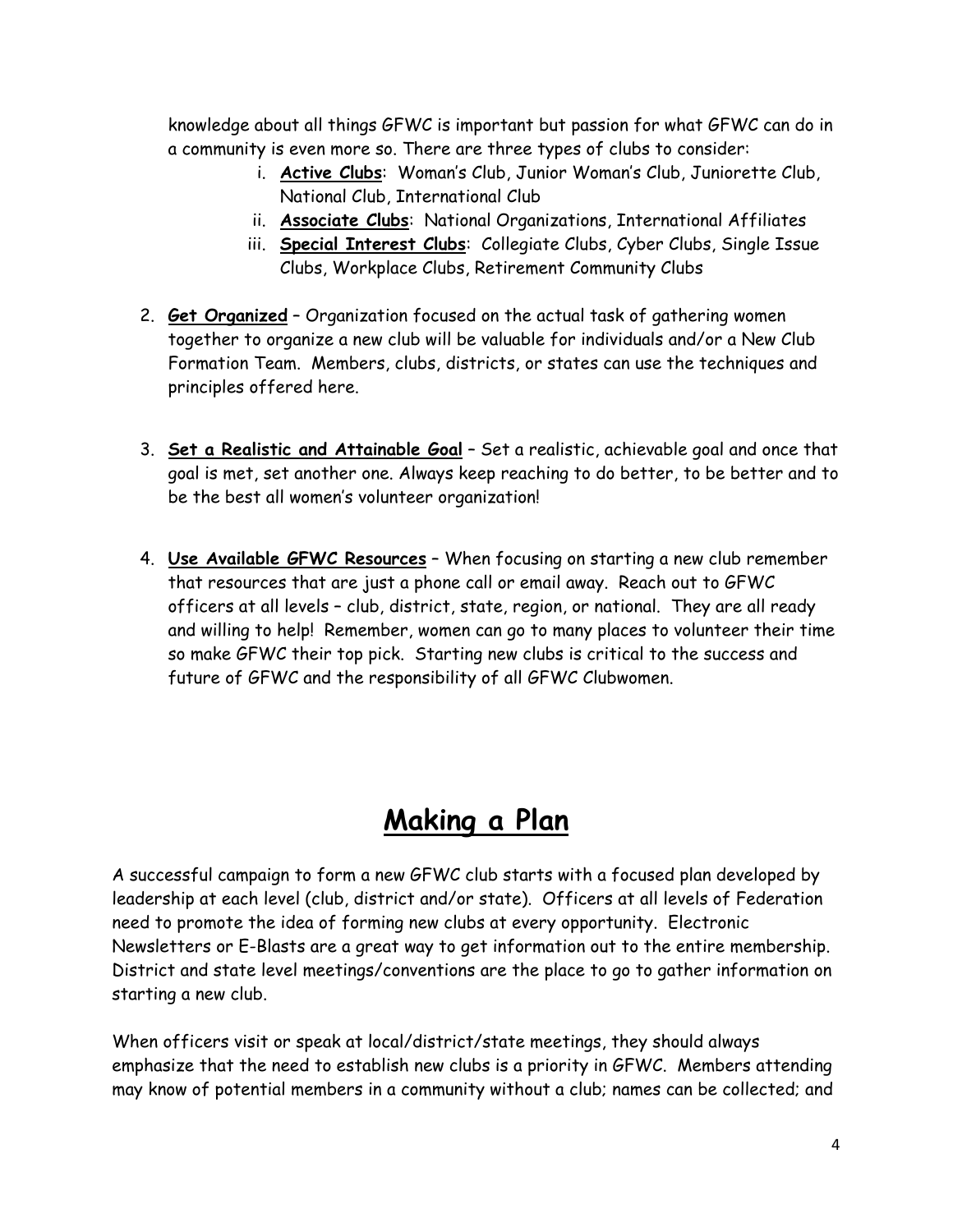personal phone calls can be made to prospects followed up by an email. Existing clubs can be a mentor to start a new club sharing their experiences and expertise.

All GFWC members must understand that they are a vital part of having a successful campaign to establish new clubs. Their commitment to starting new clubs does not stop when the new charter is signed but is ongoing until the club feels it is ready to soar. This process can take months and possibly years of mentoring and nurturing to ensure the club becomes an "established" club, with members who understand and appreciate the benefits of being a GFWC Clubwoman.

Forming new clubs is a shared responsibility and everyone has a vital part to play. Members may suggest a contact that could be friend or family member in a neighboring city that does not have a GFWC club. A meeting could be scheduled, and potential members could be invited through hand written invitations or through an E-vite service though posting information about the newly forming club on social media is the fastest way to reach a large audience and to peak interest.

| CONTRAL ENGINE PRAISER                                                               | TUESDAY, JUNE 9<br>and.                                |
|--------------------------------------------------------------------------------------|--------------------------------------------------------|
| TOBAY                                                                                | re no                                                  |
| 7.4%                                                                                 | <b>Contract Contract</b><br>$\circ$                    |
|                                                                                      | O                                                      |
| the control of the control of the<br>$Y$ and $-$                                     | $\circ$                                                |
|                                                                                      | ö                                                      |
| party and the company of the company of the company of the company of the company of | $\circ$                                                |
|                                                                                      | $\Omega$                                               |
| at on                                                                                | $\circ$                                                |
|                                                                                      | <u> 1989 - Andrea State Barbara, amerikan per</u><br>Ō |
| U.sec.                                                                               | ö                                                      |
| _______                                                                              | $\circ$                                                |
| 37 (ex.)                                                                             | $\circ$<br>ó                                           |
|                                                                                      |                                                        |
| $109 - 1$                                                                            | <b>III</b> Natur                                       |
| 1/2                                                                                  |                                                        |
|                                                                                      |                                                        |
| 325                                                                                  |                                                        |
|                                                                                      |                                                        |
| 4.214                                                                                |                                                        |
|                                                                                      |                                                        |
| $9.23$ .                                                                             | Fl. Sitter                                             |

## **Getting Organized**

The best way to get organized is to have a **"New Club Formation Team"**. This can be done at the district or state level. The New Club Formation Team should have its hand on the pulse of their community identifying where new clubs are needed and who might be interested in joining a new GFWC club.

Each well-run New Club Formation Team has a Chairman. Because this is such a big job, the chairman would ideally be someone who does not currently hold another office in Federation. Her complete focus should be on building new GFWC clubs in her district or state.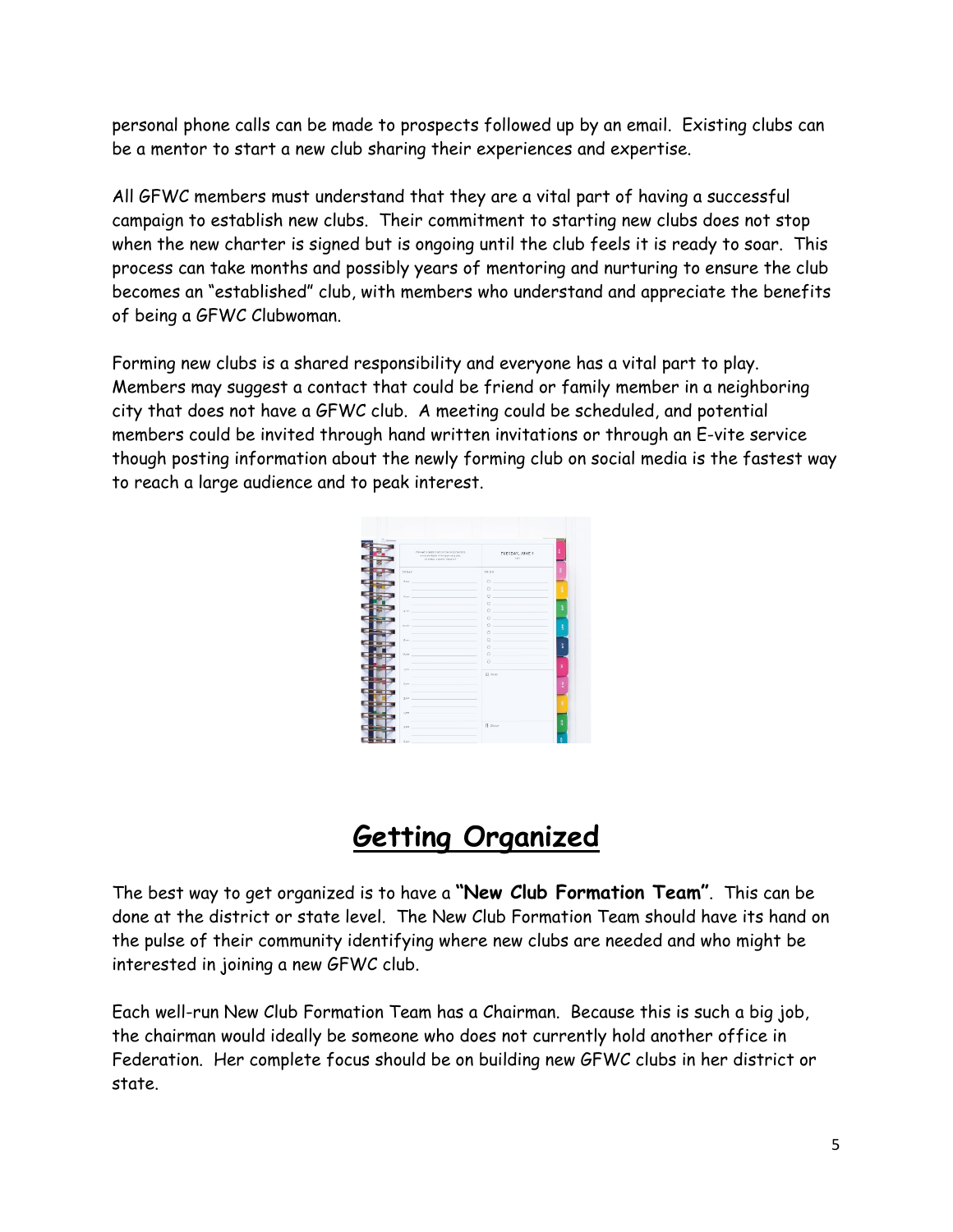#### **Qualities of a New Club Formation Team Chairman should be:**

- Organized and efficient
- Enthusiastic and motivated
- Knowledgeable and positive about GFWC
- Willing to travel throughout her district and/or state
- Comfortable speaking in public
- Able and willing to delegate responsibility

#### **Qualities of New Club Formation Team Members:**

- Enthusiastic and motivated
- Knowledgeable and positive about GFWC
- Familiar with clubs and members in her geographic area
- Comfortable speaking in public
- Willing to accept delegated responsibility

Many states have a Membership Chairman and a Membership New Club Formation Team in place. This New Club Formation Team typically knows where clubs do not exist and have access to members who can suggest likely prospects in communities without clubs. Because new club formation is a big job, it might be prudent to name a member of the New Club Formation Team as a chairman. The membership chairman has her hands full with existing membership responsibilities, but she should be included as an active participant in any new club formation. Her working knowledge of GFWC resources and information will be a valuable contribution to the task.

#### **New Club Formation Team Responsibilities**

Members of the New Club Formation Team should be prepared to get together on a regular basis. This Team should plan to meet either before or after the state convention, summer conferences or board meetings…any time the state is gathering is a wonderful opportunity! In addition, they could meet via tele- or video-conferencing or discuss matters via email or social media where everyone has a chance to respond. The New Club Formation Team can also contact GFWC Headquarters via email and receive a timely response. They could also have a private Face Book page where they can have a continuous discussion on membership ideas.

New Club Formation Team members must know state-specific membership information, including where and how to obtain state Membership Application forms, state membership eligibility requirements (if any) for clubs, when and how a chartering process is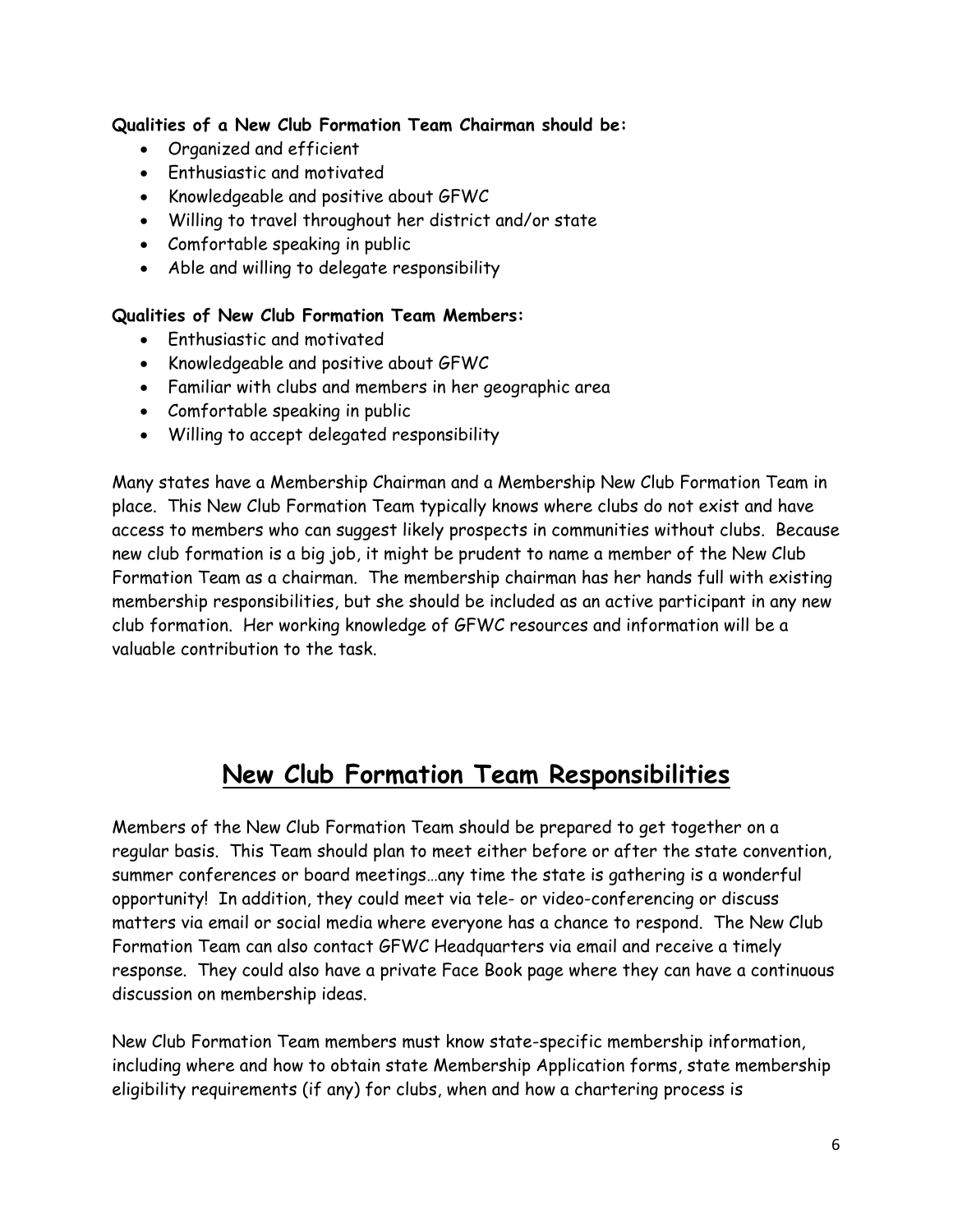accomplished and financial details relevant to new clubs (i.e. amount of state dues, amount of GFWC dues, when and how they are collected).

Technology has improved in leaps and bounds over the past ten years and there are more opportunities to find and disperse information quickly. The need to outsource the design of invitations, flyers, brochures and other printed materials is now as close as your computer. The graphics are fabulous today and will make homemade material look professional. Presentation is very important and GFWC, its state federations and clubs should be represented as the outstanding, prestigious organizations we know they are.

### **Setting a Realistic, Attainable Goal**

The New Club Formation Team and all GFWC members must have a clear and honest appreciation of why forming new clubs is important. A state can commit to forming a new club in each district during a presidential administration. A district can commit to forming one new club during a presidential administration. A club can commit to mentor one new club during a presidential administration.

*Goal setting shows a desire to succeed. Whatever the goal, it should be within the realm of the possible and not set so high as to be intimidating to your members.* Challenge clubs that contribute to HOBY to start a new Juniorette club. Juniorette clubs are a growing division of GFWC membership and should be thought of as incubators for future GFWC members. Most states require community service hours as a pre-requisite for high school graduation and bright, active young women are anxious to include community service activities on their college applications. Additionally, Hugh O'Brien Youth (HOBY) leadership workshop participants are given information about GFWC and many are interested in becoming involved. These potential members are already motivated, and many have been the nucleus of new Juniorette clubs. All they need is a helping hand. In addition, with Juniorette clubs, GFWC is not only introduced to the school's teachers and administrators but also to the mothers of the girls joining GFWC. This is a great opportunity to form yet another club.

## **What's Next?**

The commitment to form the new club has been made, the New Club Formation Team is assembled and ready, and the goal is set…now what?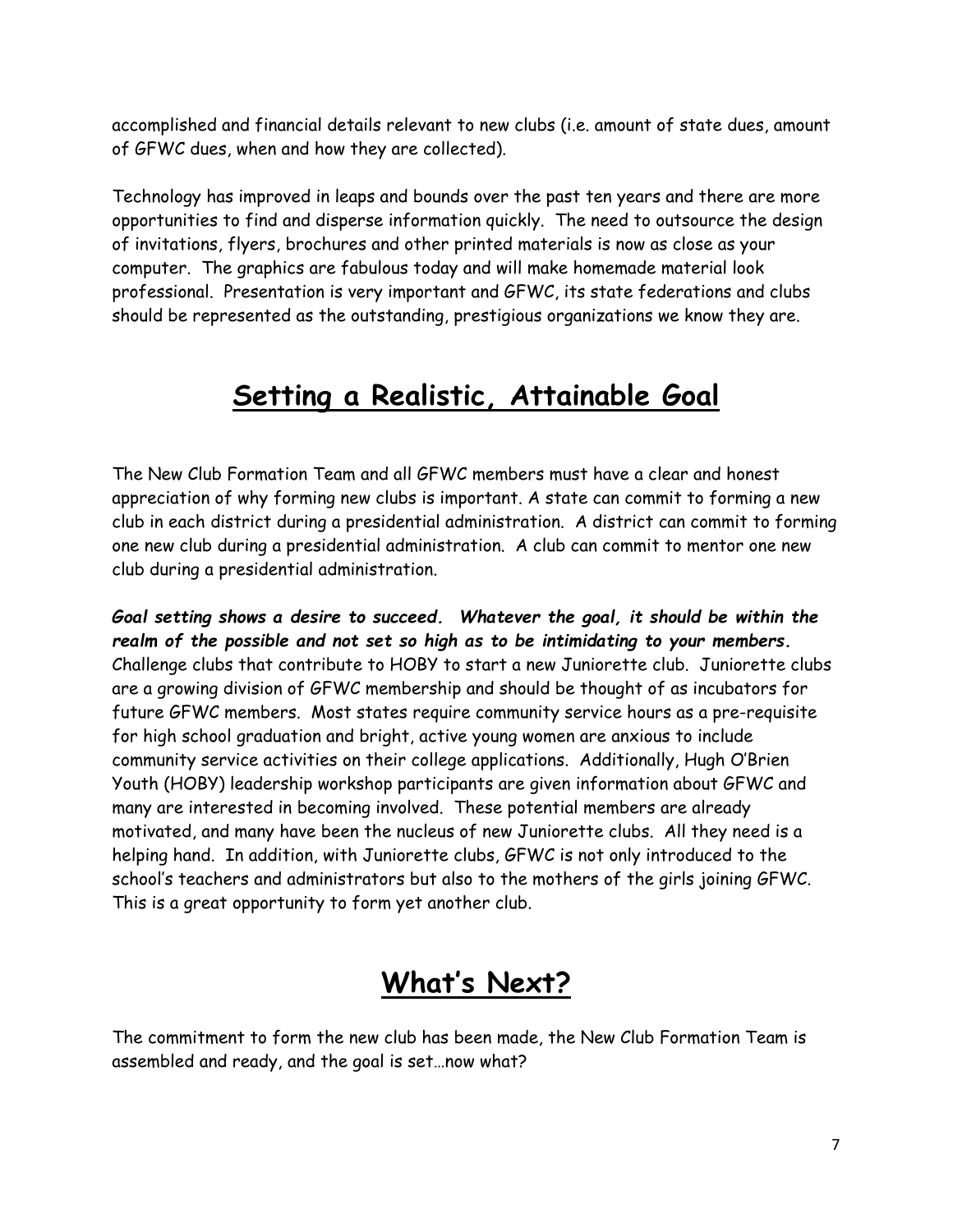- $\checkmark$  First take a good look at the district/stat. Use Google to get the most up to date area map and locate every community where a GFWC club exists. Mark it on the map with a colored marker. This is a great visual aide of where existing clubs are and where to focus time and energy. *These are the Target Communities.*
- *Use the New Club Formation Team* to get the word out in the district and the state. The word is: "Does anyone know somebody in this target community?" Designate one member of the New Club Formation Team to be the "Collector of Names". She will develop and maintain a database of contact names/addresses/ cellphone numbers/email/ and the name of the member who suggested the contact. To avoid confusion and duplication it is best to have just one person do this job. This will prevent a potential member, whose name might have been suggested by several people, receiving multiple phone calls, text or email invitations.
- $\checkmark$  Team members can canvass their own club members. Use district newsletters and state magazines to inform the membership at large that there is interest in starting a club in any of the target towns and that names of acquaintances in those towns are needed. Additionally, this information should be added to a state's website as well as its Face Book page. Be sure to tell everyone the name of the person that is the "Collector of Names" to whom contact names can be referred.
- $\checkmark$  Another way for the New Club Formation Team to learn about the communities they are hoping to start a new club in is to read the local newspapers. Look for names of community leaders and activists. A person who is involved in the school board or conservation issues is someone who understands and appreciates the value of community organizations. Perhaps there is a burning issue in a community that a GFWC project would help solve. Pass along those names to the "Collector".
- $\checkmark$  Turn to State Federation files to see if a GFWC club once existed in any of the target communities. Situations change over time and a club that disbanded or dropped out of Federation in the past might have former members who are interested in becoming involved again. Names of former members should be passed along to the "Collector" and a Club Reunion could be planned to determine the interest of past members.
- $\checkmark$  After a reasonable period spent collecting names (2-3 months), the New Club Formation Team should select one target community where they will focus energy and plan their strategy.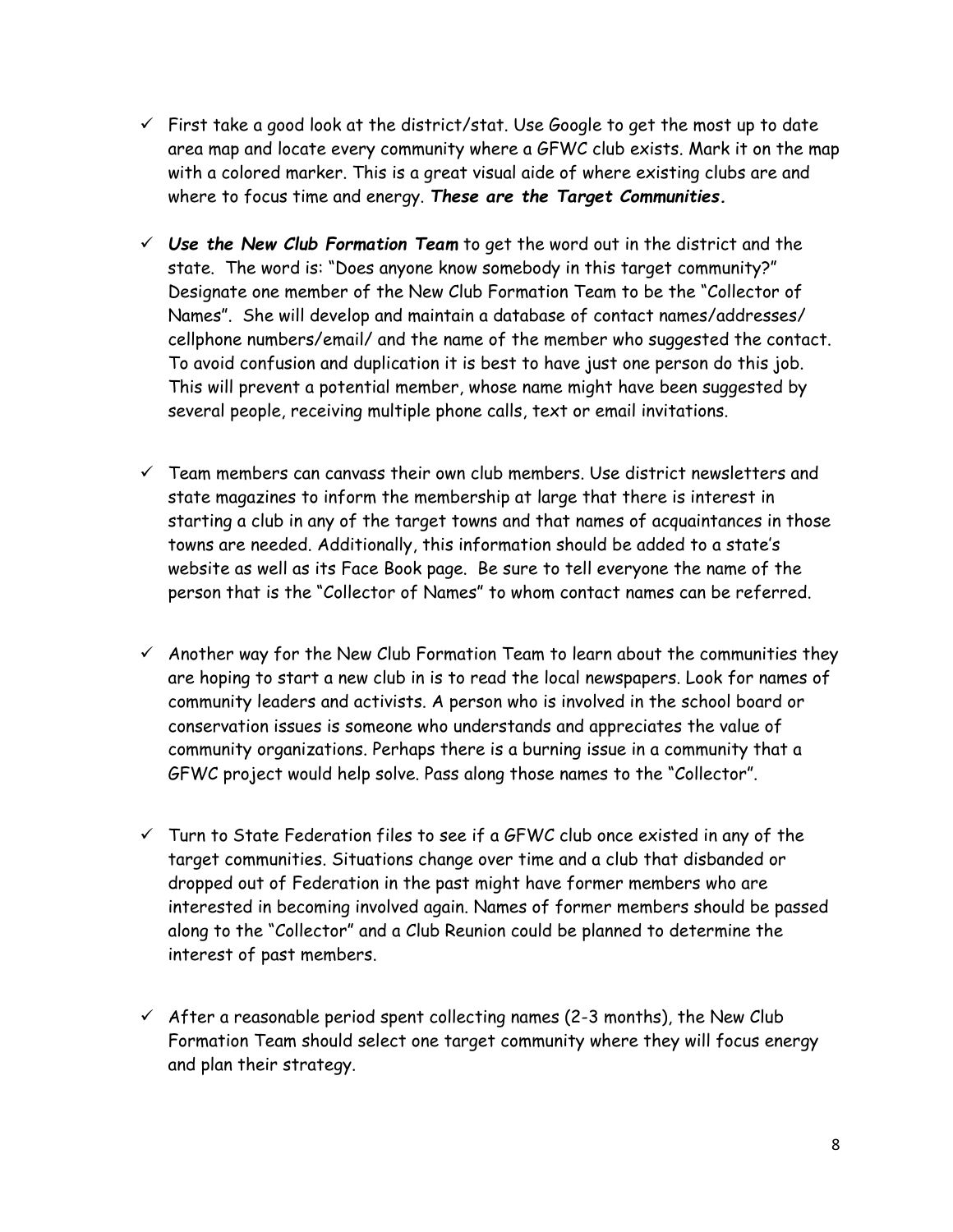- Which community is close (within 25 miles) to one that already has an existing GFWC club? Proximity to an existing club will make it easier to mentor/nurture a new club.
- Which community is centrally located so that it might pick up potential members from surrounding communities without clubs? A centrally located new club can serve as a training ground for members who eventually may establish clubs closer to home within their own communities.
- Which community had a GFWC club at one time? This could make organizing a new club much easier – one-time members have an institutional memory and experience that can be useful.
- $\div$  Which community might benefit most from a GFWC club? A new suburb, populated by new arrivals, with no tradition of "community" is a good example of a community that could use a GFWC club.

These are just a few examples of the kinds of questions to ask when targeting a community. It is important to consider as many factors as possible relating to the choice of a target community that will contribute to the successful establishment of a new club.

## **THE PLAN**

Before starting a full-scale campaign to establish a new club, the necessary and appropriate materials must be prepared and ready to distribute. This is where the New Club Formation Team working together comes into play. The following tasks can and should be delegated to the various members of the Team and/or members of a sponsoring club. Assign jobs that suit the talents, abilities and preferences of the members. Remember, every element and every task assigned is important to the success of organizing and nurturing a new club.

- 1) Develop a list of prospective club member names (as discussed above). The list should be organized by community and, if possible, should include the name of the person suggesting the contact.
- 2) Develop a mailing list of churches, synagogues, libraries and other places in the community where people with an interest in a community service organization might be found (day care centers, community centers, retirement communities).
- 3) Determine where the initial meeting will be held. **THIS IS VERY IMPORTANT!** Look for a well-known, neutral, possibly prestigious location such as a historic home, museum, community center or library that convey the sense to prospective members that GFWC is an important, significant organization. Look for a site that will accommodate the number of people expected to attend, and more. Avoid sectarian locations for the initial meeting and don't meet in a huge hall where even a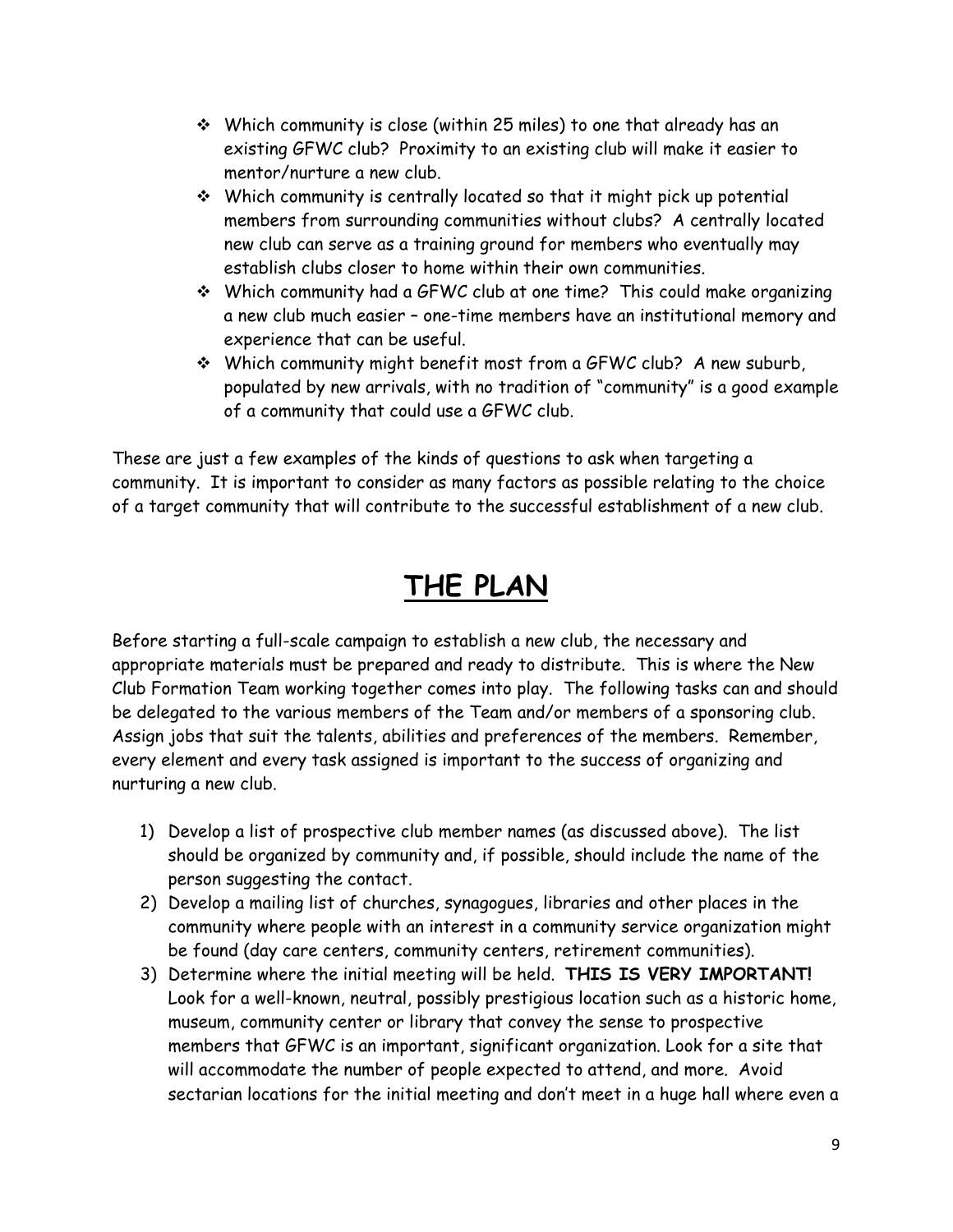good turnout will look small. Try to find a location equipped with AV capabilities. If refreshments are served, check for kitchen facilities and if there are any restrictions on food service (particularly relevant for historic sites). If using a public facility (such as a school), check on any fees or charges that might be incurred for janitorial help or other required staffing.

- 4) Develop/design a flyer or brochure announcing the initial meeting of interested women (see Appendix A). Design a flyer that invites prospective members to get involved in their community and meet new friends. Prospective members include all people with an interest in club involvement and volunteer service.
- 5) Prepare an invitation to the initial meeting to mail to names on the contact list (see Appendix B). Be sure to indicate on the invitation the name and telephone number of a contact person to call to RSVP and for further information. It's helpful to include a "Respond by Date", for planning purposes. Utilize an on-line E-vite site to send invitations via email and create an "event" for the initial meeting on social media. Of course, a personal phone call can also be extended to names on the list. Just be sure to let the contact know who shared her name because she thought she might be interested.
- 6) Order resources and materials from the **GFWC Market Place**:
	- GFWC History Timeline
	- GFWC List of Available Materials
		- i. Meeting Planning Guide
		- ii. GFWC Stylebook
		- iii. GFWC Club Leadership Responsibilities
		- iv. Know Your Organization Guide
	- Model Bylaws and Parliamentary Briefs
	- GFWC Community Service Program Annual Report (for the current year) Order state-specific resources and materials from state office or membershipchairman, including, but not limited to:
		- State Federation Tri-Fold
		- State Club Membership Application
		- State Program Information
- 7) Prepare a press release for local newspapers announcing the scheduled first meeting. (See Appendix C)
- 8) Utilize the "Free Community Message Boards" at your local TV, Radio, and Chamber of Commerce.
- 9) Set up an "Event" on Face Book and invite friends you think would be interested in attending a new club information meeting and encourage "sharing" of the event by all members of the team.
- 10) Contact a newspaper and local TV news show and invite a reporter to attend the first meeting and/or do a feature about GFWC. Be prepared to provide information about the General Federation of Women's Clubs and the state Federation. Whoever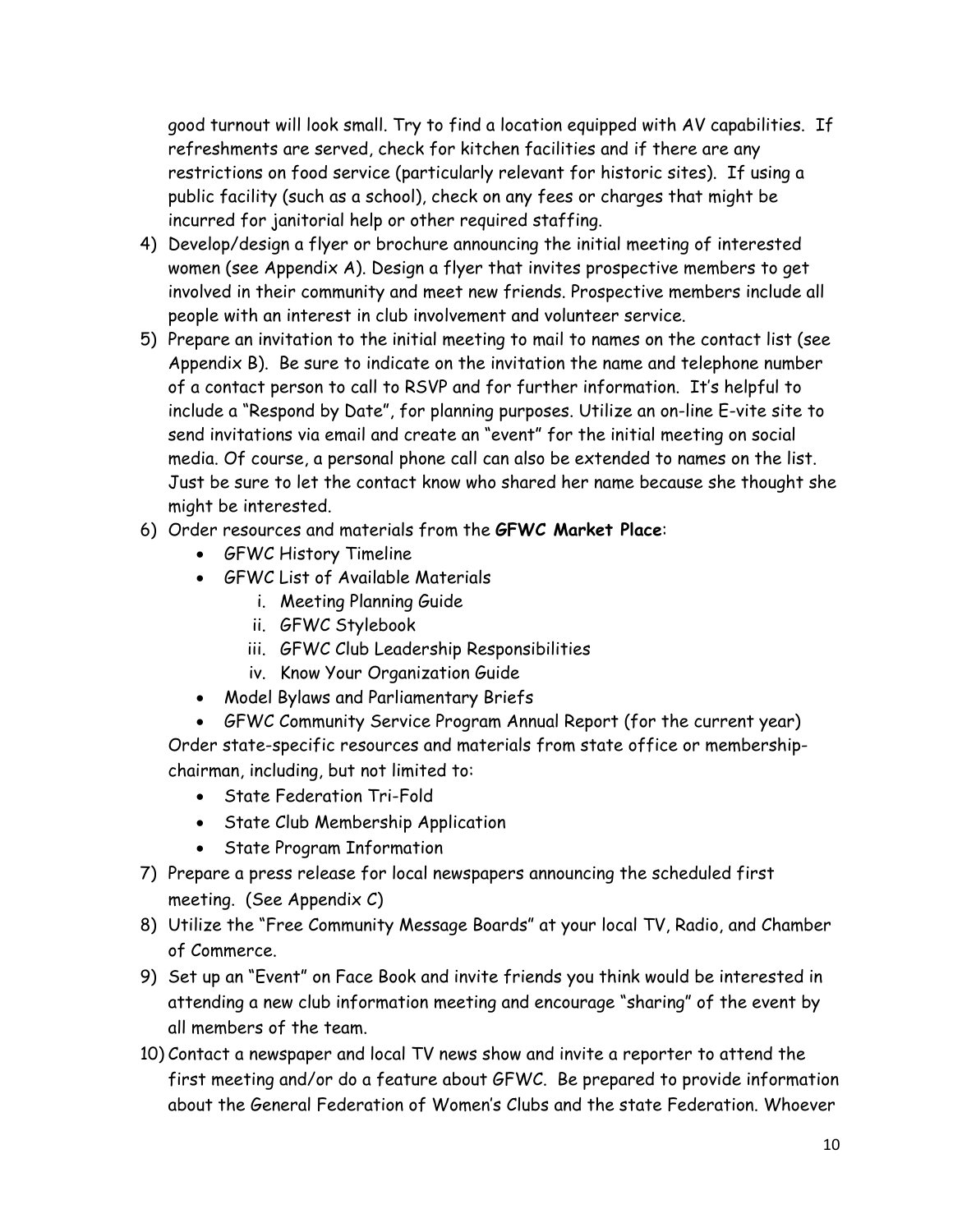makes the media contacts should be well versed in the activities and history of Federation and be ready to present a positive picture of the organization.

- 11) Invite a state officer and/or a member of the GFWC Board of Directors who may be living nearby to attend the initial meeting of prospective members. It is not necessary that she makes a formal presentation, but she may be called on to give a personal testimonial on the advantages of membership.
- 12) Contact a GFWC club in a nearby community to explore their interest in becoming involved with a potential new club. Involvement can be as simple as baking cookies for the first get together of prospective new club members to a commitment to mentor the new club for at least one year. The idea is to have the club agree to become a New Club Mentor.

A member of the New Club Formation Team should make an exploratory telephone call to the president of the club to inform her of the plan as it has been developed. Ideally, the phone call can be followed up by a New Club Formation Team member attending a club meeting to explain how they might help with a new club formation. Of course, members of the club may know of prospective members in the target community or have insights into the "culture" of the nearby community. Any way in which they can become involved will help the new club understand the benefits of connecting with a larger organization.

**ORGANIZE**

## **GETTING TOGETHER!**

- $\checkmark$  Mail or email invitations to all the names on the contact list.
- $\checkmark$  Make personal phone calls to your contacts inviting them as your special guest.
	- $\circ$  It's helpful to have a core group of 5-6 prospective members who are seriously interested in learning more about forming a new club to attend the initial meeting. These probably are people whose names were suggested by current club members and with whom a New Club Formation Team member has spoken to personally. GFWC materials can be shared with them before the meeting and they can be thinking about a community need around which a club could be formed. Each should be encouraged to bring 2-3 friends.
- $\checkmark$  Distribute the flyers with information about the meeting throughout the community.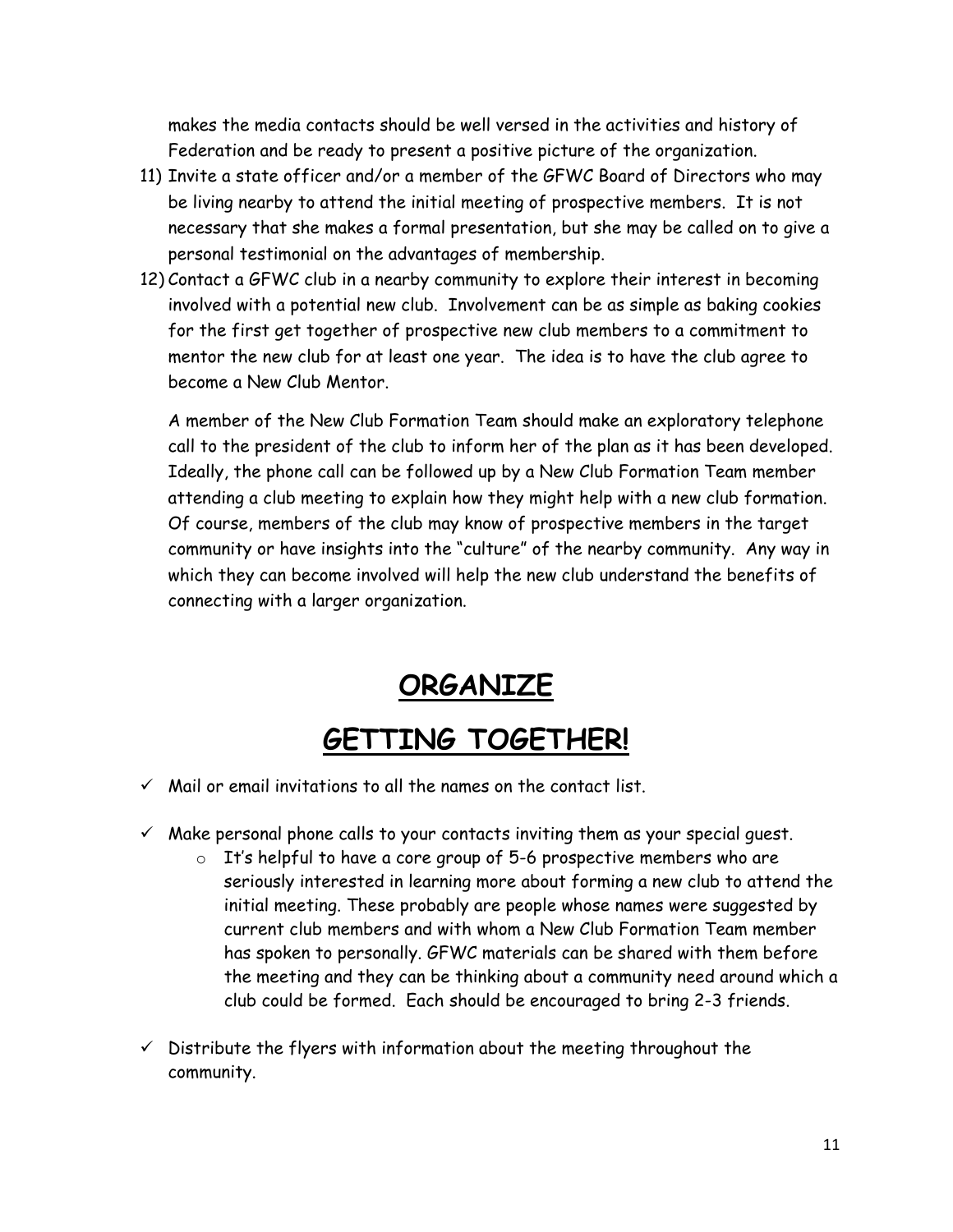- $\checkmark$  Check in with your media contacts to confirm date and place of meeting.
- $\checkmark$  Once an approximate number of prospects planning to attend the initial meeting is known, make final arrangements for refreshments.
- $\checkmark$  Prepare a "Brag Board": an interesting, well-designed tabletop presentation that visually displays the kinds of activities in which local clubs, state federation and GFWC are involved. Keep it simple and uncluttered.
- $\checkmark$  Decide who will chair the first meeting: New Club Formation Team Member, state officer, mentoring club member, or an enthusiastic, interested prospective member. Depending on the level of interest and ability, one of the core group could be encouraged to chair the meeting. If this is the case, close cooperation and guidance from a New Club Formation Team member is essential.
- $\checkmark$  Make sure that all AV equipment is operating in order and situated where everyone can see and hear.

## **CALLING THE MEETING TO ORDER**

First impressions are critical. The first meeting with prospective new club members should be informal, fun and include an ice breaker. It is not necessary to provide so much information on GFWC, state Federation, district, etc. that attendees are intimidated, overwhelmed, or discouraged. GFWC was formed in 1890; its history, traditions, accomplishments and organization chart cannot be explained – or appreciated – in one evening.

 Don't forget the FUN! Have each prospective member fill out and turn in an "Interest Card" for a door prize. Information on the card  $(3'' \times 5''$  index card) should include the attendee's name, address and E-mail address, cellphone number, profession, and reason why she would like to become involved in a community service organization. Attendees should be encouraged to include names of additional referrals on the reverse side of the card.

Collect the cards and place them in an attractive bag or basket. At the end of the meeting, one card is drawn for a fabulous prize – how about a GFWC cookbook from one of your local clubs? Everyone has fun and the New Club Formation Team has the names and address of attendees and new referrals.

Name tags for everyone, along with GFWC and state Federation information.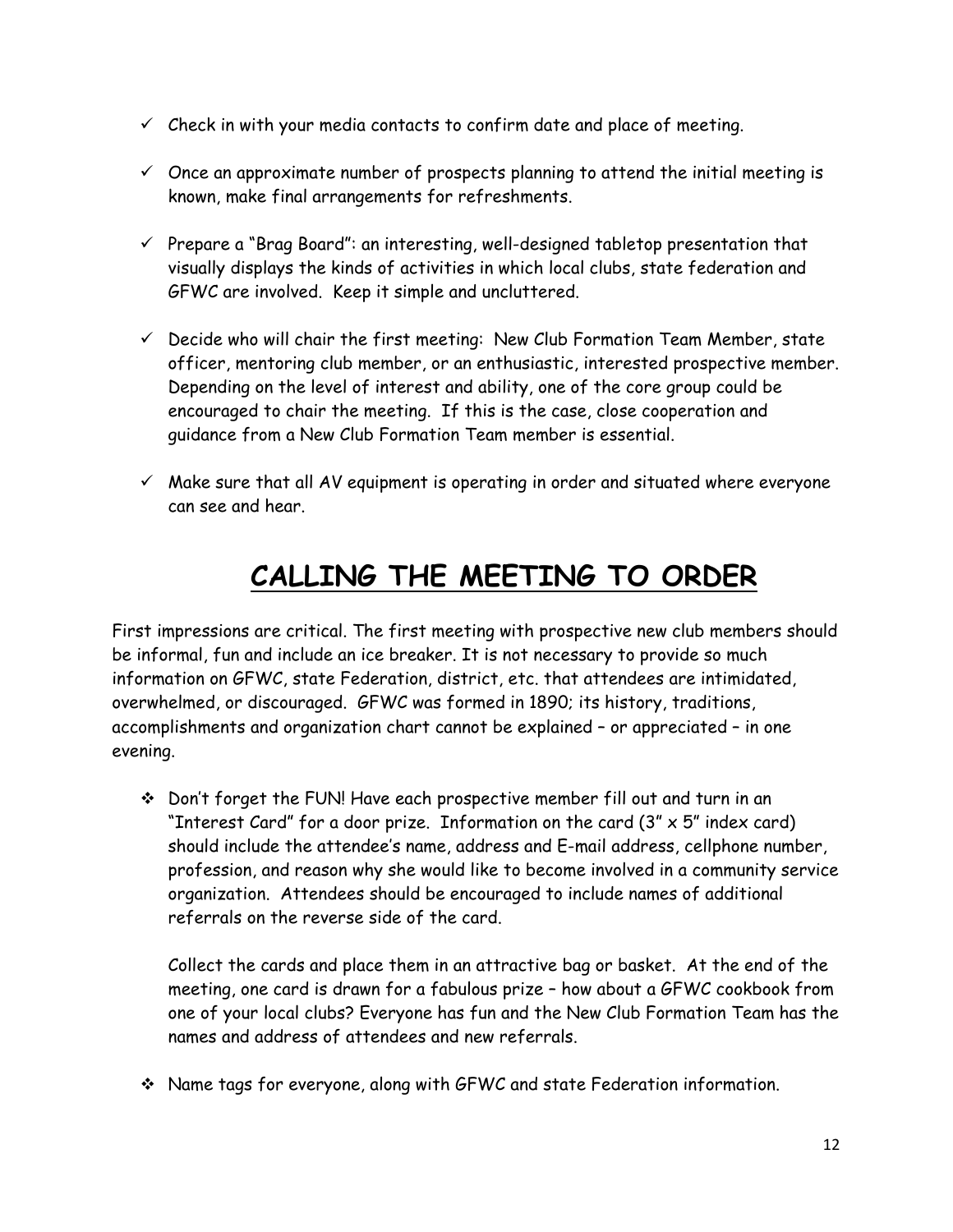- Refreshments! Make use of a relaxed atmosphere and have the New Club Formation Team, visiting GFWC representatives and mentoring club members chat up as many prospective members as possible. Pleasant and positive personal interaction will go a long way in "selling" the idea of forming a new club. Refreshments at the beginning of the meeting will help put everyone at ease.
- GFWC meeting chairman introduces herself and GFWC members present. Introductory remarks can include:
	- o "we're here this evening to introduce you to the General Federation of Women's Clubs, an organization to which I have belonged for xx years" or
	- o "we're here this evening to learn more about the General Federation of Women's Clubs and how we might become involved in our town" or
	- o "we're here this evening because we all care about our [town library] and the General Federation of Women's Clubs has a way to help" or
	- o "we're here this evening because we know our town needs a volunteer service organization like the General Federation of Women's Clubs."
- GFWC meeting chairman gives a brief overview of GFWC. (See Appendix D) It's not necessary at this stage to get too involved with detail or make the presentation so complex that attendees are scared away. Keep it simple!!
- Allow time for questions following the overview and encourage the attendees to look at the "Brag Board" display before the leave. Emphasize that a GFWC club can be as busy or as laid-back as the members want. Community service organizations have a well-deserved reputation for getting things done. But some might not have that much time. Reassure attendees that the club sets its own agenda.
- Chair suggests that attendees elect a temporary chairman and temporary secretary. The temporary secretary should take minutes.
- Determine by consensus the desire to go forward and form a GFWC club.
- Although the New Club Formation Team will take responsibility for arranging the next meeting, ask the attendees to suggest a time and place most convenient for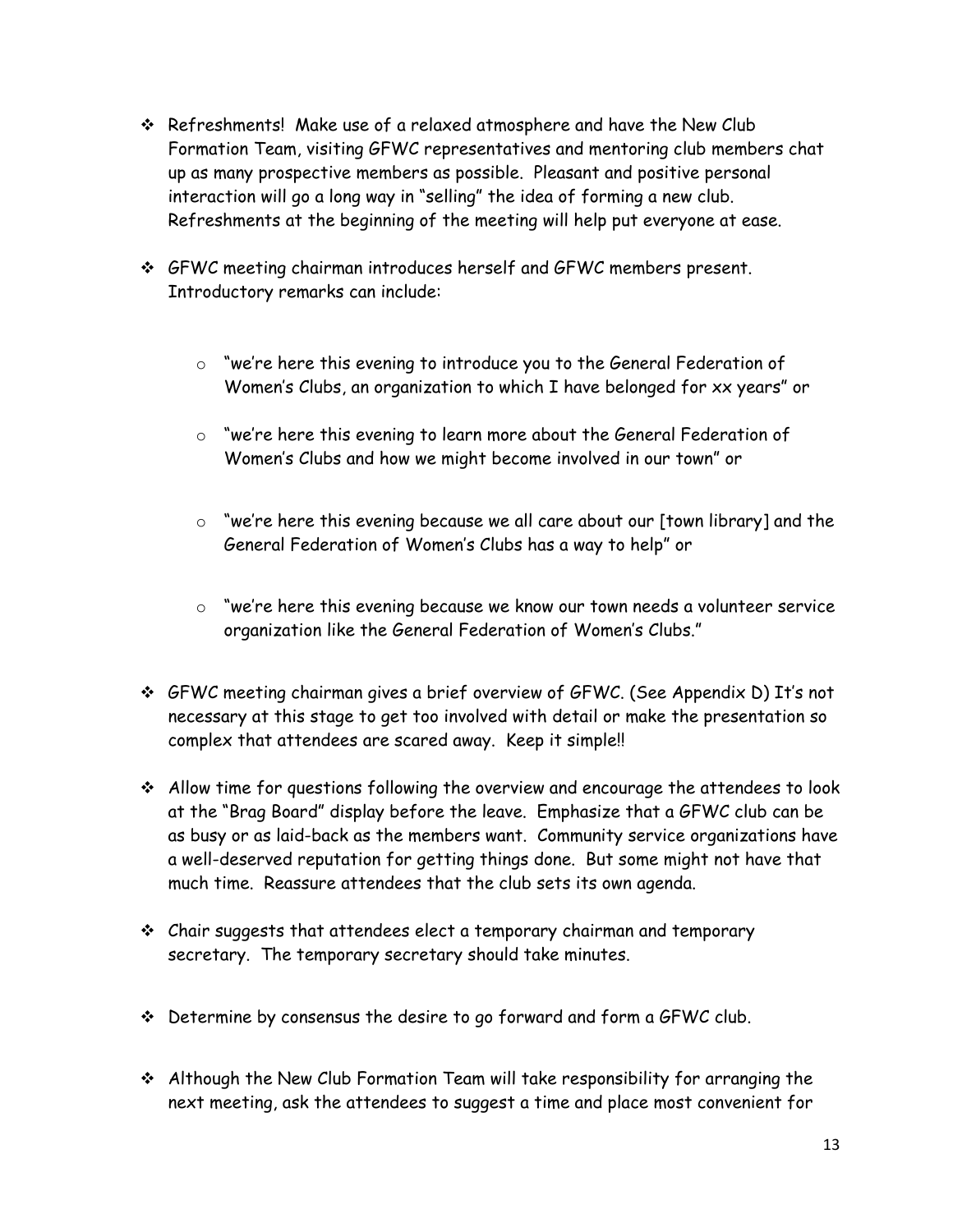them. Give them examples of where clubs in other areas typically meet. Establish the time and place of next meeting. This will be the first step in assuming control of the club. Try to make it as painless as possible!

- $\div$  GFWC meeting chairman suggests that everyone think about ways the group can become involved in the community. (This would be there first step toward developing a mission statement for their new club.)
- $\cdot$  Ask for additional names to invite to the next meeting and encourage everyone planning to attend the next meeting to bring a friend.
- \* The meeting should take no more than 60 minutes.

#### T**hings to Consider**

#### **SOME REASONS WHY PEOPLE JOIN A GROUP:**

| To be helpful                    | To feel useful              |
|----------------------------------|-----------------------------|
| To feel good about one's self    | To gain recognition         |
| To gain experience               | To make new friends         |
| To fill up idle (leisure) time   | To utilize special talents  |
| To serve a larger cause          | To feel wanted              |
| To make social/business contacts | To work with others         |
| To learn new skills              | To feel a part of something |

#### **CHARACTERISTICS OF AN EFFECTIVE GROUP:**

- $\ddot{+}$  Leadership is appropriate to the needs of the group
- $\frac{1}{\sqrt{1}}$  Members have confidence in their leader
- $\pm$  Goals are clear, shared by all, and are high but achievable
- $\downarrow$  Communication is open, frank and non-threatening
- $\ddot{\phantom{1}}$  Priorities are agreed upon and timetables are defined
- $\ddotplus$  Members are encouraged to use, develop and share their talents and skills
- **↓** Decision-making is an open and understandable process
- $\pm$  Growth and welfare of all members are taken into consideration
- Everyone is involved and participates at their maximum level of comfort and ability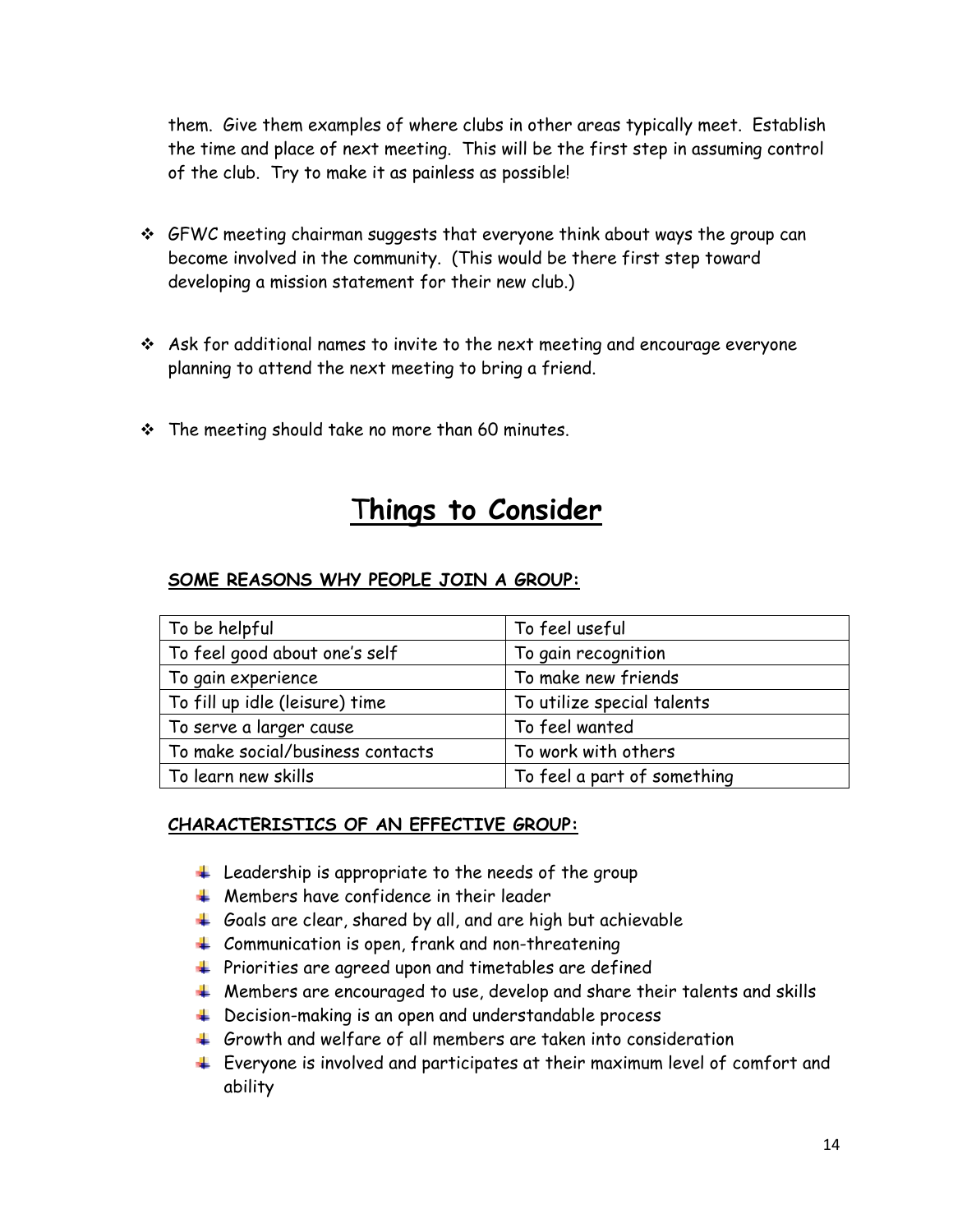**APPENDIX A**

# **ARE YOU……**

**Looking for connections to your community?**



**Interested in making new friends?** 

**Ready to have some FUN?** 

**The General Federation of Women's Clubs Has It All and More! We'd Like to Tell YOU About It!**

**Monday: June 21, 7:00 p.m. XYZ Town Community Center Call Molly Member at 123-4567 for more info!**







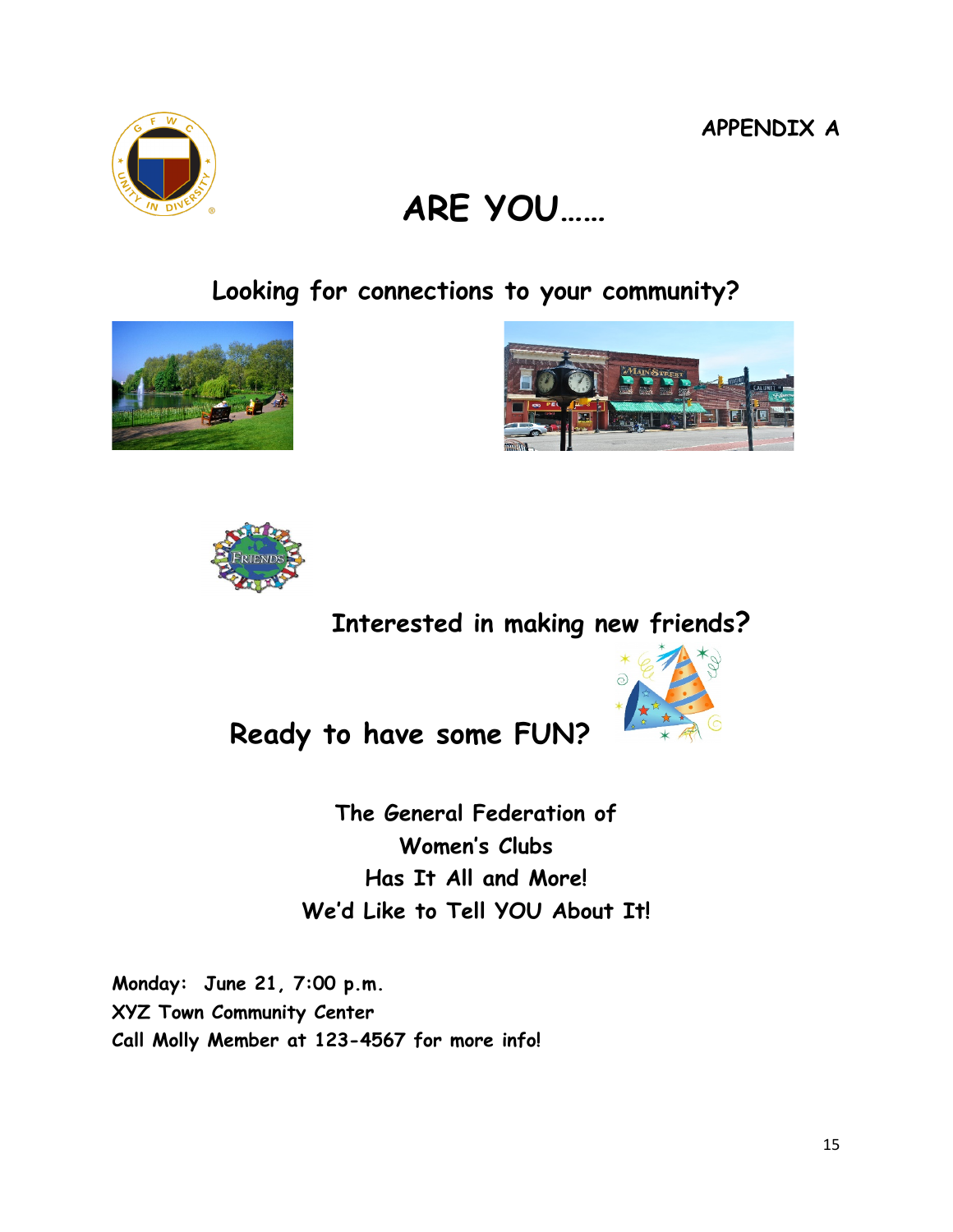

#### **SAMPLE INVITATION**

**Dear Tammy Smith,**

**You are invited to join other caring and active women in (name of community) to learn about the General Federation of Women's Clubs. We are holding this meeting to consider establishing a new federated club in (name of community).**

**We would like very much to share with you WHO the members of GFWC are, WHAT we do and WHY women like you join. This much we can tell you now: the members of GFWC enrich their lives by putting their talents, time and experience to work on causes that benefit families and communities and have a lot of fun doing it!**

**We look forward to seeing you:**

**Date: Time: Place:**

**If you know of a friend or neighbor who would also like to be a part of a club involved in our community, we'd love for you to invite her to join us too!**

**Please RSVP to Sally Sue at 123-4567 by (date). We look forward to meeting you!**

**Sincerely,**

**Bea Member ABC Woman's Club**

**The General Federation of Women's Clubs is an international women's organization dedicated to community improvement by enhancing the lives of others through volunteer service.**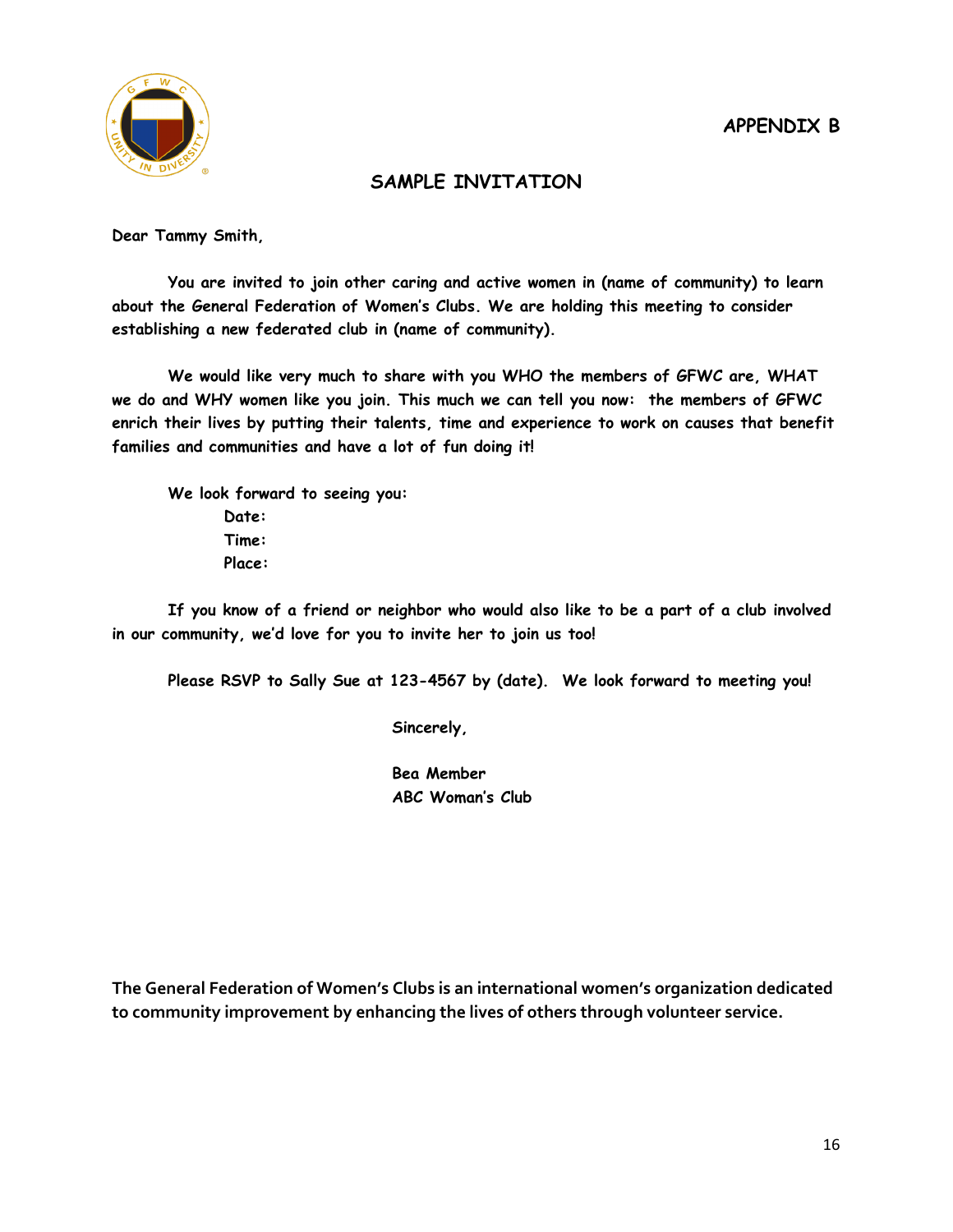#### **http://www.gfwc.org/wp-[content/uploads/2015/09/Sample](http://www.gfwc.org/wp-content/uploads/2015/09/Sample-GFWC-Press-Release-v.012.pdf)-GFWC-Press-Release-[v.012.pdf](http://www.gfwc.org/wp-content/uploads/2015/09/Sample-GFWC-Press-Release-v.012.pdf)**

**The link above is to the approved GFWC Press Release Format. Information noted should be included in addition to the details of your meeting.**

**For Example:**

**Newly-Formed Woman's Club Seeks Volunteers for Community Service Projects**

**(Name of town, state and date) Organizers of the GFWC (insert new club name) announced today that they will be holding a "get acquainted" meeting on (insert date, and location). Anyone who can volunteer a few hours a month to a community service project should attend the meeting and are welcome to offer suggestions and ideas.**

**"Our new club is a member of the GFWC (insert state name) State Federation which in turn is a member of the General Federation of Women's Clubs (GFWC), an international organization with members in every state in the United States and more than a dozen countries," (name) said. She explained that while the (insert new club name) would devote its efforts primarily to (insert initial project club will work on), members eventually would be able to choose from a wide range of projects in the areas of arts, conservation, education, international outreach and public issues.**

**While there are many GFWC clubs in this area of the state (insert town name) has not had one since (insert date, if known, regarding last GFWC club in area) OR has never had a GFWC club. Several meetings were held over recent months to discuss forming a club to deal with the many needs in (insert town name) that are not being met by local agencies. Members felt that by having a GFWC club we could work for community improvement and really make a difference.**

**Through its volunteer membership, GFWC has worked since 1890 on a broad program of social reform including support of the first child labor law and equal pay for equal work, a youth suicide prevention program and a safety for older Americans programs, among many others. Club promote a life-long learning and offer women of all ages the opportunity to exchange ideas and form lasting friendships.**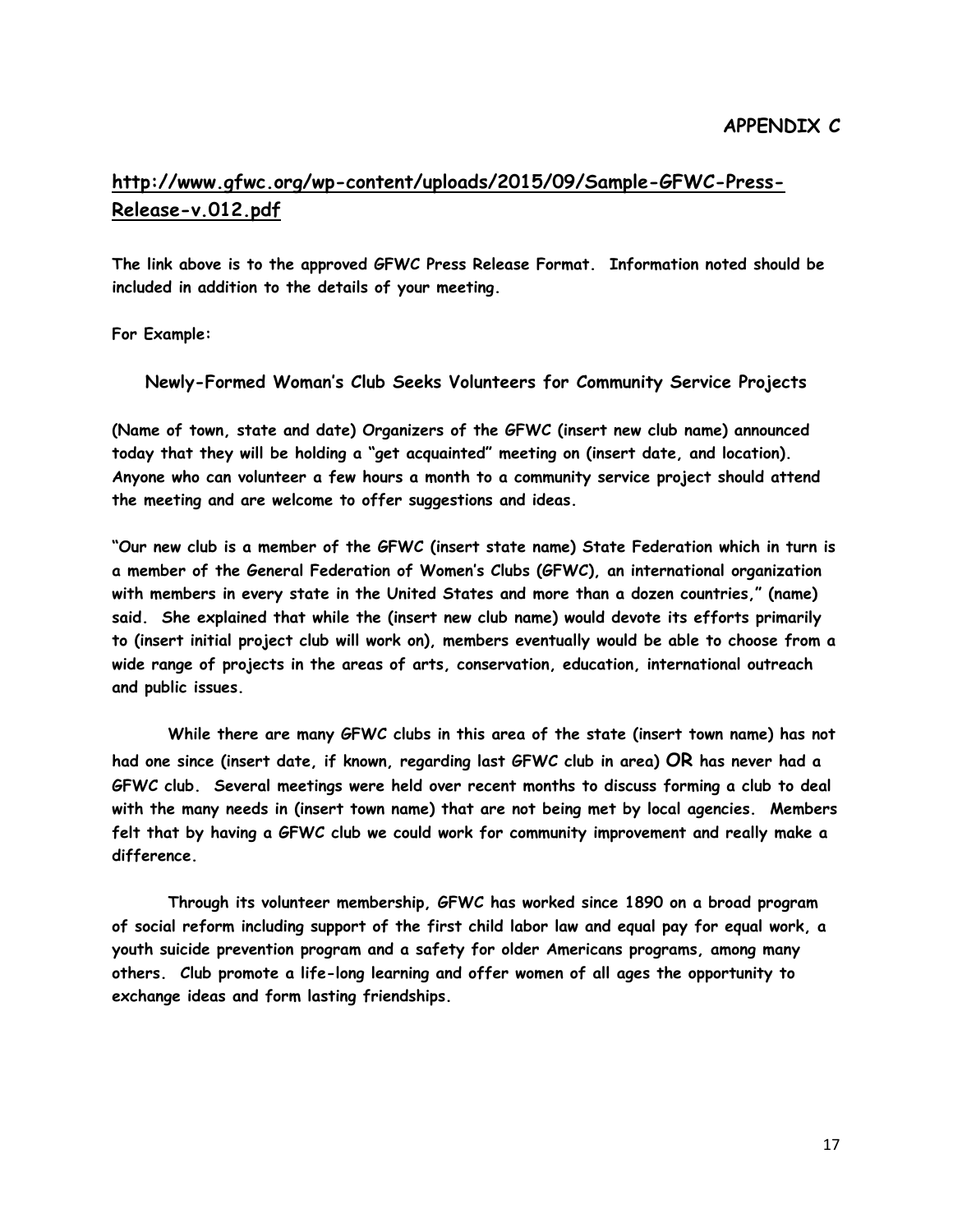#### **BRIEF INTRODUCTION TO GFWC (ALLOW APPROXIMATELY 10 MINUTES)**

**The General Federation of Women's Clubs is one of the world's oldest and largest women's volunteer service organizations with a membership of over 80,000. GFWC has clubs locally in all 50 states and over a dozen countries. GFWC clubs are community-based which means they meet the needs of their community, whatever they may be. GFWC is rich in history since it's beginning in 1890 and all archives are maintained at our Women History and Resource Center (WHRC) located at our GFWC Headquarters in Washington, D.C. Clubs are encouraged to maintain an accurate history of their own clubs and to share that information with the WHRC.**

**While local clubs develop their agendas to suit the specific needs of their community, GFWC can provide ideas, project guidelines and materials to help meet their community needs efficiently and effectively.**

**Presidents of the GFWC clubs receive a GFWC Clubwoman Magazine bi-monthly. The magazine is the "voice of Federation" and keeps our members informed about the activities of their officers, publicizes upcoming meetings and conventions and provides a perspective on our international organization. We know that most of our clubs focus on local needs. And, we believe that the needs in one community are often mirrored by another. The wisdom and experience gained by members in one place can be of invaluable help to members facing the same challenge somewhere else.** 

**The magazine includes numerous examples of service programs and fundraising projects successfully undertaken by clubs around the country that can be copied or adapted to meet local needs. That's the benefit of being part of a network where information is shared. The ideas, insights, and inspiration available to all members can be used to the advantage of each member. (Be sure to hold up the magazine and pass it around the room)**

**In addition to program and project guidelines, GFWC has materials to help clubs organize and govern themselves in a way that will help them accomplish their goals. Information on parliamentary procedure, duties and responsibilities of club officers and members and model club bylaws are available to member clubs. These are important tools in solving problems common to all organized groups. Leadership skills learned and practiced in GFWC clubs transfer easily to the profession worlds of business, industry and government.**

**Since GFWC's founding in 1890, members have rallied as community-based advocates on issues of national importance. Results of Federation advocacy include child labor laws, women's suffrage, pure food and drug statutes, and guaranteed rights for people with disabilities. The source of GFWC's public policy initiatives are its Resolutions, which are adopted by the**